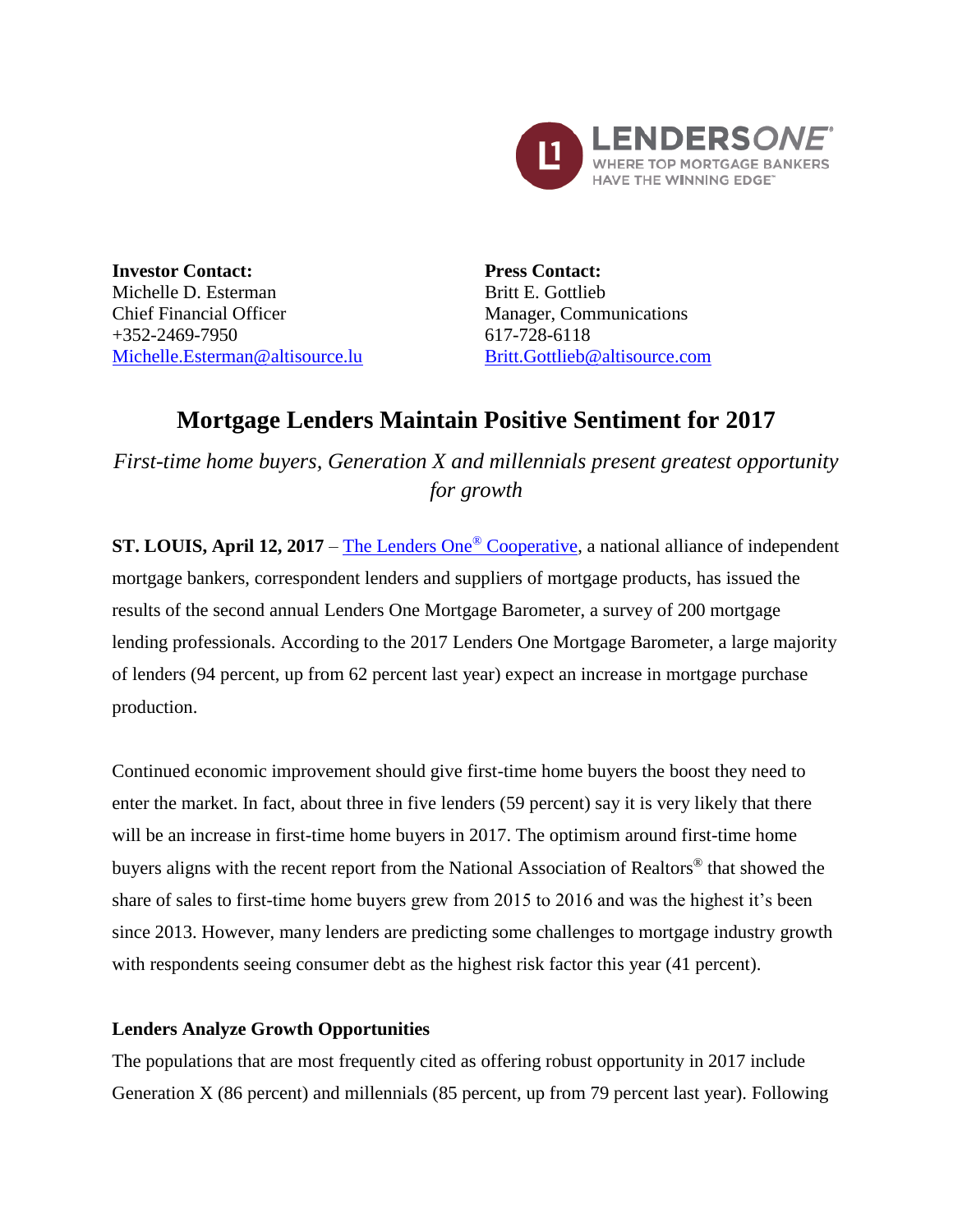closely are nontraditional buyers, those who are in the rental and vacation home markets (84 percent, up from 70 percent last year); boomerang buyers, those people who can now qualify for a mortgage after undergoing a short sale, foreclosure or bankruptcy (83 percent, up from 68 percent last year) and baby boomers (82 percent).

#### **Lenders Identify Strong Jumbo Loan Activity**

A large majority of lenders (93 percent) report that they already originate non-qualifying mortgage (non-QM) loans. Bolstering one part of the non-QM market is continued home appreciation, especially in higher end markets, which has created demand for jumbo loans. Indeed, 91 percent of lenders project a significant increase in jumbo loan origination volume in 2017 for their organization.

## **Lenders' Take on Emerging Trends**

Given the growth of the sharing economy and services such as Airbnb, 82 percent of mortgage lending professionals anticipate an increase in people looking to finance larger homes to take advantage of rental incomes.

"Housing inventory remains limited and interest rates have increased sharply since the election," said Bryan Binder, chief executive officer of Lenders One. "To be successful in this environment, lenders need to focus on the purchase market and new innovation to replace lost refinancing volume. Lenders must also focus on tools and solutions to help them improve operating efficiencies within their businesses."

## **Survey Methodology**

The Lenders One Mortgage Barometer was conducted online among a random sample of 200 mortgage lenders. Fieldwork was conducted by independent research firm Ebiquity between January 4, 2017 and January 14, 2017. The margin of error associated with the sample of n=200 is +/- 6.9 percent at a 95 percent confidence level.

## **About Lenders One® Cooperative**

Lenders One [\(LendersOne.com\)](http://www.lendersone.com/?utm_campaign=L1MortgageBarometer1&utm_source=PR&utm_medium=PR&utm_content=boilerplate) was established in 2000 as a national alliance of independent mortgage bankers, correspondent lenders and suppliers of mortgage products and services.